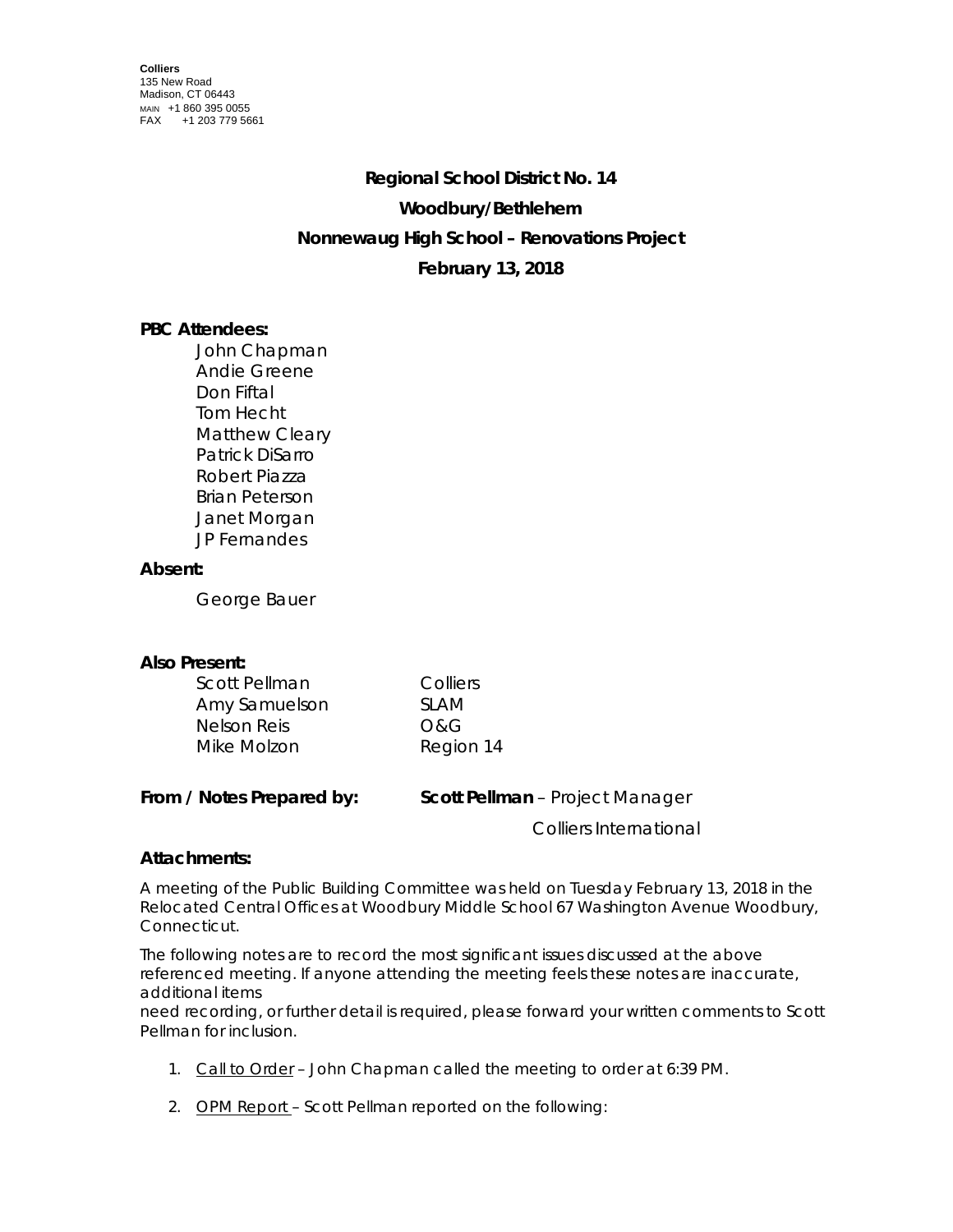- **Phase1Construction update** O&G is getting close to closing out the first phase of construction. There is some work remaining on the final fiber optic connection for NEATTV that should be completed this week. The was a PCO that was included in your meeting package for the addition of data drops for the temporary classrooms as well as power and data modifications to support the move from admin to the central office. The PCO has been reviewed by the design team, O&G, Colliers and the finance subcommittee and is recommended for payment. The total exceeds the \$10,000 threshold for subcommittee approval and requires action by the PBC.
- **Phase 2 Construction Update** There was a meeting yesterday afternoon to finalize the classroom moves and preparation for the phase 2 construction start. The administration identified the need to relocated some of the student lockers that will be closed off by the construction and are needed to support the current student population. Nosal, the General trades contractor will relocate the lockers this weekend as directed by O&G based on a walk through with the principal to identify the most appropriate locations that will remain accessible as long as possible. This work will be performed on a T&M basis and charged to the phase 1 project budget. There will be a walk through on February 23 with the State to review the abatement approach which is scheduled to Start on March 8. The first Owner, Architect, Contractor (OAC) meeting for phase 2 will take place this Thursday at 2:00pm.

John Chapman inquired to the estimated cost of the relocated lockers. Response - There were 50 relocated lockers in the base bid and an additional 90 will be relocated, the T&M should not exceed \$5,000 to \$7,000.

- **Phase 2a Move**  The Movers are scheduled this weekend to complete the classroom moves to the temporary spaces. The project will utilize the State bid list and we are recommending the selection of William B Meyers' for the move. William B Meyers' is very professional and gets the job done, they were involved in the summer move and performed well. The committee needs to make a motion to select them for the move to comply with the State process.
- **Materials Testing Services** Similar to the moving services we are recommending utilizing the State bid list for materials testing services. The State contract was included in the package that was sent to the committee. Our construction field rep Doug Goulet reviewed all of the different companies and their specific unit costs specifically focusing on the testing services for the NHS project. The recommendation is to award the work to Terracon. Their soils compaction testing and asphalt testing unit costs as less than the others bidders and the majority of the testing services required for this project will involve site work, compaction, and asphalt testing. The committee need to make a motion to select Terracon for materials testing services to comply with the State process.

JP Fernandes asked that summary explanations be included on the change order cover sheets. Response - Nelson Reis from O&G stated that phase 2 will be handled differently from phase 1 and the change orders will have summaries explanations of the change included.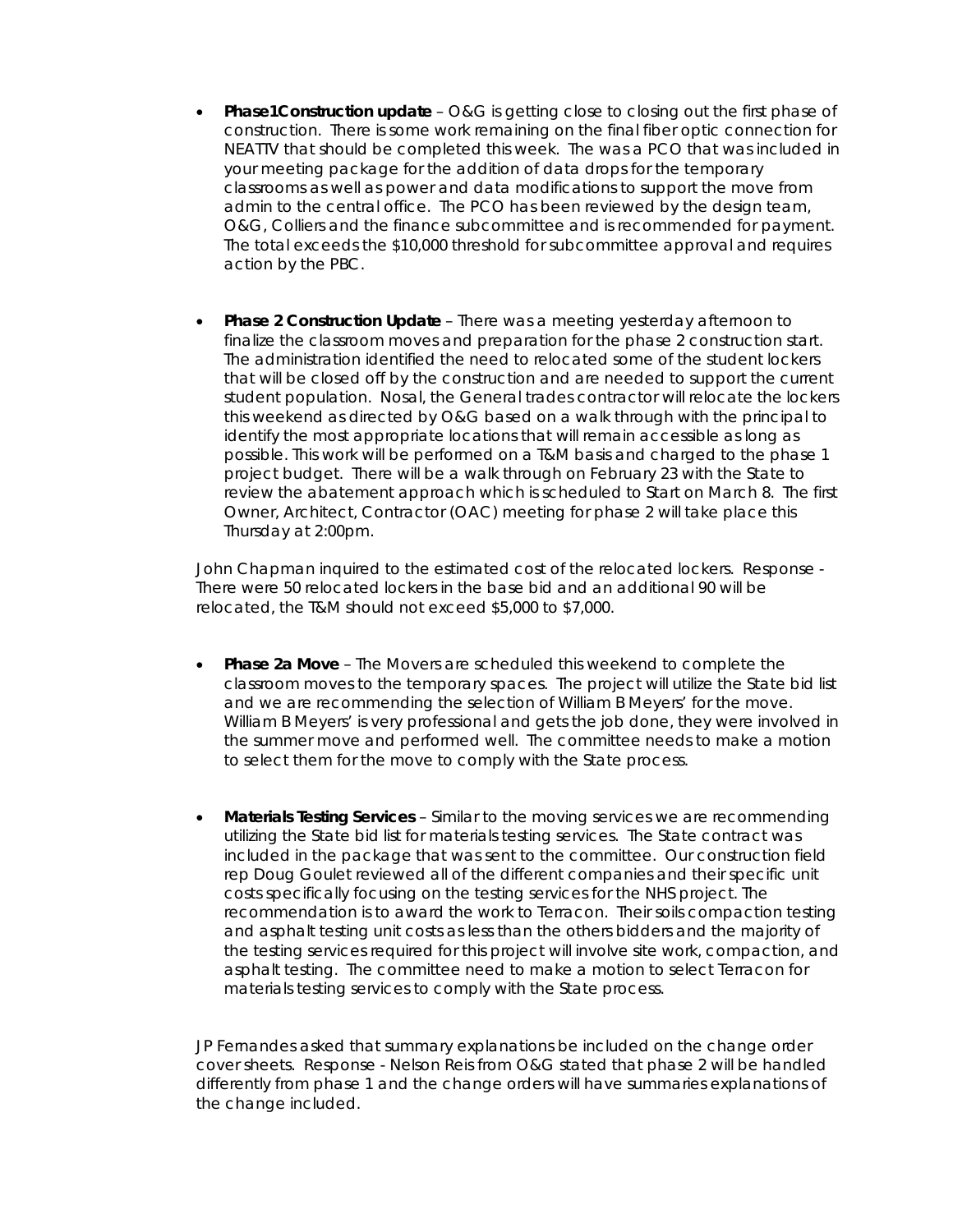• **Phase 3 FF&E / SCG-042 Approval** - The design team has submitted supplemental information to the office of school grants and review and is awaiting approval of the FF&E package.

John Chapman inquired on the anticipated date for bidding FF&E. Response – SLAM, the process for bidding award and installation will need approximately 16 weeks – they would like to bid the FF&E package ASAP.

**John Chapman made a Motion to approve PCO 029 dated January 15, 2018 totaling \$14,114 to provide additional data and power for the phase 1 construction**. **Seconded by Don Fiftal - discussions - all in favor - Unanimous**

**John Chapman made a Motion to approve William B Meyer to provide moving services for the project based on the State contract 14PSX0161. Seconded by JP Fernandes – discussions – all in favor - Unanimous** 

**John Chapman made a Motion to approve Terracon to provide materials testing services for the project based on the State contract 16PSX0075. Seconded by Matthew Cleary - discussions – all in favor - Unanimous** 

- 3. Architects progress update Amy Samuelson
	- **Phase 2 –** SLAM has already received some submittals The landscape architect will walk the site tomorrow with the site contractor to review trees identified for protection and removal and Mike Molzon will join them. The ground breaking is scheduled for tomorrow at 2:00pm. The entire SLAM team will attend the OAC meeting tomorrow and the construction administration representative will attend every other week
	- **Phase 3 –** SLAM has completed the FF&E package and submitted the documents to the State who should turn around the approval in 4-6 weeks. Phase 2

John Chapman inquired on the metal railing and guard rail panels for the second-floor concourse. Response – The metal panel guard rail is an alternate in the re-bid package and the bids will be received on 2-22. The original alternates including the railing at the concrete stairs which will also be included in the re-bid. SLAM will provide renderings of both metal panel options for the second-floor guardrails. Amy sent an email of the renderings for posting by Maria Dunkin.

- 4. Construction Manager Update Nelson Reis Project Manager
	- **Phase 1** There are a few punch list items to wrap up.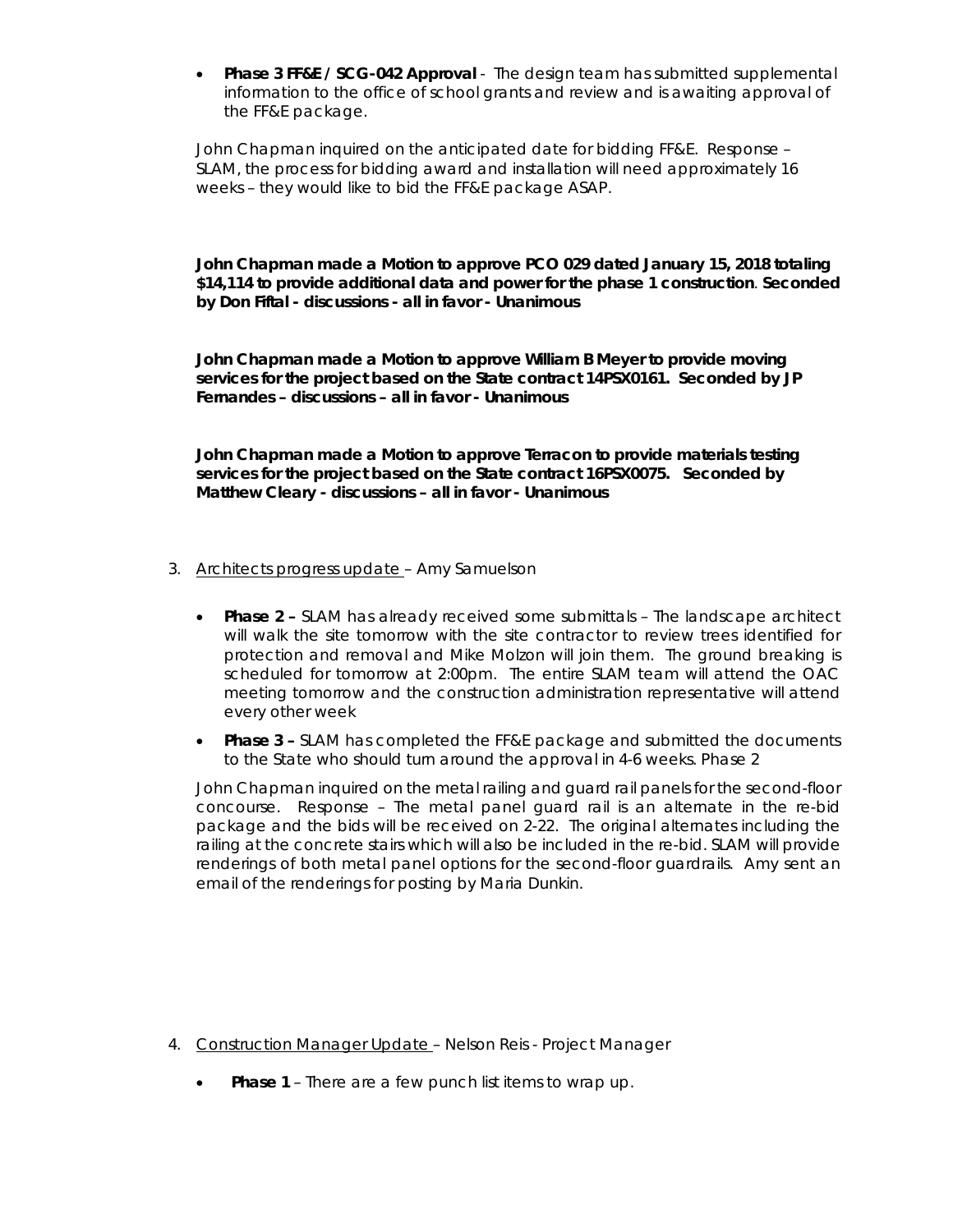• **Phase 2 –** O&G has Submitted the draft GMP to Colliers for their review. We are currently Re-bidding 2.05 misc. metals with the modern railing system alternate. They have started the building permit process. The trailers will be delivered on the 21st. The furniture move to the temp classrooms will occur this weekend. The ground breaking is tomorrow and O&G will provide shovels and hard hats.

#### 5. Other Business

- There will be a VoAg project undertaken at the high school to replace the two exiting barns with larger barns and also install a new greenhouse. There will need to be a retaining wall installed. The project will include a sugar shack and an equine rink. Bill Davenport met with Julie Luby and there may be some opportunities to leverage the trades on site for the bidding process. Mike Molzon stated that there is a meeting on Friday the 23rd in Dr. Anna's office to review the VoAg project. This is a completely independent project but on the same site and may affect the NHS schedule. There were two grants issued by the State for the projects, it has been reviewed and funded by the State.
- Slam had coordinated with Mr. Davenport and the site plan shows the new buildings for reference to make sure that nothing conflicted.

JP Fernandes requested an update on the VoAg coordination for future meetings.

- 6. Public Comment
	- Mike Molzon We have been busy with O&G and the contractors on site with the Regions side of things, The Movers are starting Friday at 8:00am and the schools is moving out of 12 classrooms to 7. The other thing coming at us is the removal of the asphalt near the loading dock that will be dug up and then replaced and recompacted. JP Fernandes inquired on who is coordinating with park and Rec, Mike Molzon responded that we are. The oil tank will be removed and Mike is coordinating the region pumping it out. O&G needs to get the temporary parking area established for staff parking.
	- In addition, I would like the committee to re-think the track two meetings ago the committee decided to do the inside of the track with a turf field. The current asphalt is 14 years old and we take this 10 years down the road and the asphalt is 24 years old and the Region may need to go back to the taxpayers at that time. The people will say we spent 63M dollars and you're talking about spending more money and installing the new track which could also affect the new field. – Tumer Eren from Classic Turf is here to bring information to the committee. If we could take the asphalt track down and re-build it the base surface could give achieve a 50-year life making future maintenance easier. Please walk down to the track and walk around after the ground breaking to look at its condition, we have found a 1" gap in one area.
	- Tumer Eren from Classic Turf resident of Woodbury for 40 years, discussed the advantages of this country and facilities that available for the children. When I brought post-tensioned concrete tennis courts to the Regions attention no one believed me. I saw many problems with the asphalt system and the nature of the material and how it degrades. Post tensioned concrete will be forever – look at the Brooklyn bridge. I walked almost 2 hours on the tack and took lots of pictures, I cannot tell you how to spend the money but as a resident and business man in